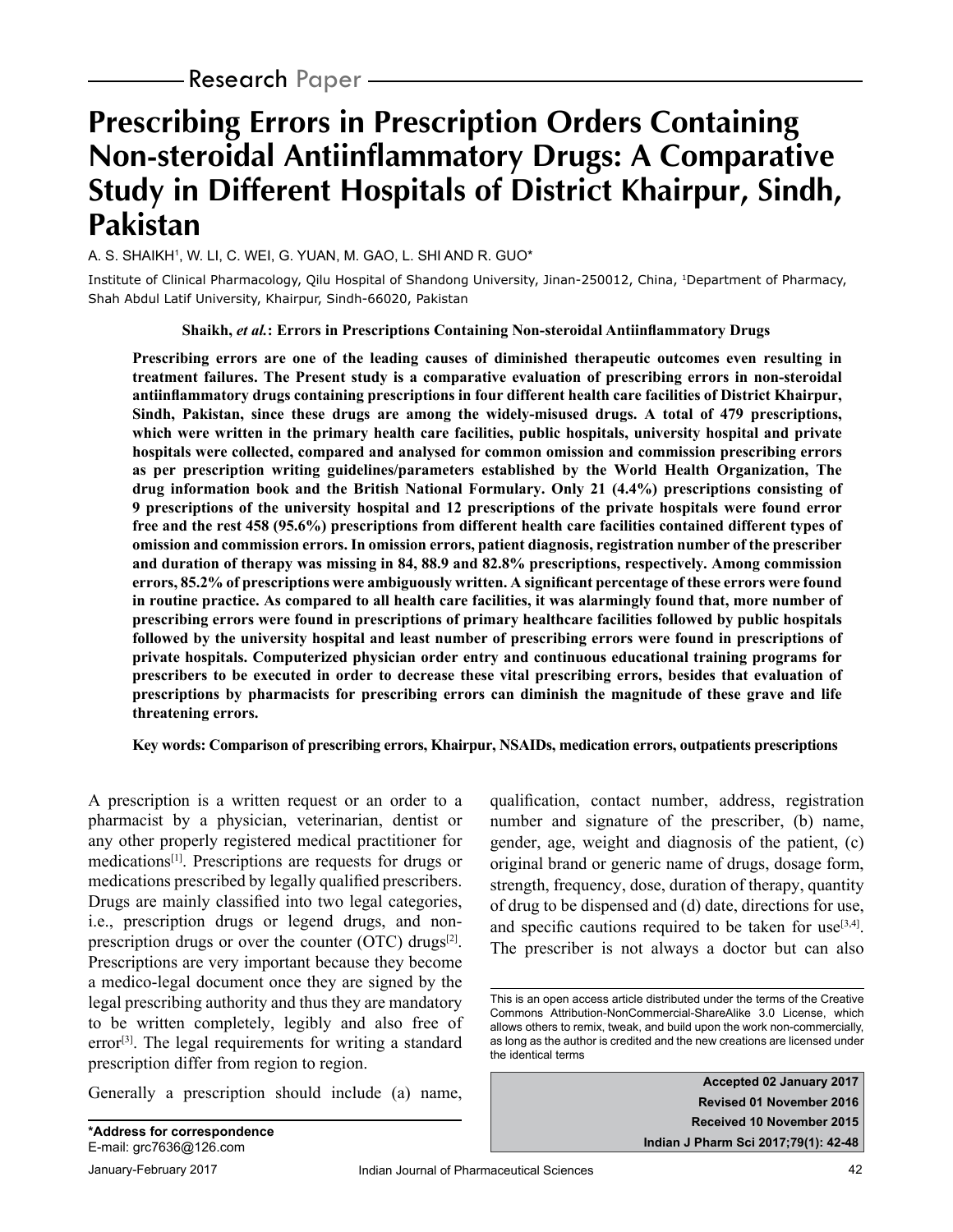be a paramedical staff such as a medical assistant, a technician, a midwife or a nurse. The dispenser is not always a pharmacist but can be a pharmacy technician, a pharmacy assistant or a nurse. Each country has its own standards for the minimum information required to include in the prescription and its own laws and regulations to define which drugs require a prescription and who is eligible to prescribe. Medication errors are the errors resulting in inappropriate use or while the medication is in the control of health care professionals and patients<sup>[5]</sup>. Medication errors may be committed by both experienced and inexperienced professionals including pharmacists, doctors, nurses, supportive personnel (e.g., pharmacy technicians), students, clerical personnel (e.g., ward clerks), administrators, drug manufacturers, patients and their caregivers and others. The occurrence of medication errors is unknown; valid comparisons of different studies on medication errors are extremely difficult because of differences in variables, measurements, populations and methods<sup>[6]</sup>. Prescribing error is an error that occurs as a result of a prescribing decision or that the in process of prescription writing, which might result in an accidental significant reduction in the therapeutic outcome of treatment and might also increase the risk or harm[7]. Prescribing errors can be classified into two main groups: a) omission errors which include those errors in which there is incomplete or missing information in the prescription as well as prescriptions, which are unreadable and prescriptions that do not conform to legal requirements and b) commission errors, which include incorrect or wrongly written information in the prescription $[8,9]$ .

 A survey conducted in Italy found a high frequency of drug prescription errors and reported that 25% of prescriptions were incomplete and written ambiguously, 23.9% of prescriptions were not readable and information was incomplete or missing in 29.9% of prescriptions[10]. Another study was conducted in a hospital in New York State; the authors stated that about 402 common types of dosage form prescribing errors were mainly related to cardiovascular drugs.

The factors related to errors of these dosage forms include: insufficient caregivers and lack of knowledge of the patient, puzzling and inconsistent nomenclature, ignorance of the safety in medicine preparation and packaging design, product marketing and insufficient health care system processes to safeguard patients<sup>[11]</sup>. Prescription errors may lead to serious morbidities and mortalities. In another study from a teaching

hospital, it was found that 23.7% of the patients were affected due to prescribing of contraindicated drugs and adversely interacting drugs, and in total 1.9% of prescriptions were potentially hazardous<sup>[12]</sup>. In a study conducted on prescription errors in 24 critical care units in United Kingdom, errors were found in 3141 (15%) of the prescriptions in a total of 21 589 prescriptions; among those errors, 916 (19.6%) were classified as potentially life threatening errors $[13]$ . Further prescription errors may also lead to increment in cost of the therapy. Another study conducted in February 2000 evaluated 3540 prescription orders during a period of one week of interventions done by pharmacy staff aid in the investment of EUR 9867. They observed that 351 (9.9%) prescriptions contain prescribing errors<sup>[14]</sup>. In another study, investigators compared the risk of cardiovascular disease occurring in users and non-users of NSAIDs, concentrating on three commonly used drugs: diclofenac, naproxen and piroxicam. They observed that there is consistent increased risk of cardiovascular diseases in users of NSAIDs over non-users, and all three drugs had a higher risk of cardiovascular events<sup>[15]</sup>. Another study, published in September 2001, revealed that there is a 4.1 times increase in the risk of developing upper gastrointestinal problems if the NSAIDs are not used properly<sup>[16]</sup>. Similar type of study was also reported by Thomas *et al.*<sup>[17]</sup>, which showed that patients who were using NSAIDs developed gastrointestinal side effects two fold more often (19.6%) as compared to a control group (9.5%).

NSAIDs are reported to cause serious cardiovascular and gastrointestinal problems, which can be decreased with proper and rational use. Many studies regarding prescribing errors are conducted worldwide, but unfortunately in Pakistan, data on prescribing errors is not well documented in literature and to the best of our knowledge not even a single study on comparative study of prescribing errors in prescription orders containing NSAIDs had been conducted ever in the district Khairpur. The aim of this study is to compare the extent of prescribing errors in prescription orders containing NSAIDs in different health care facilities of district Khairpur in order to improve rational prescribing and to decrease cardiovascular and gastrointestinal problems associated with improper use of NSAIDs.

## **MATERIALS AND METHODS**

A total of 479 prescription orders containing NSAIDs from different health care facilities were collected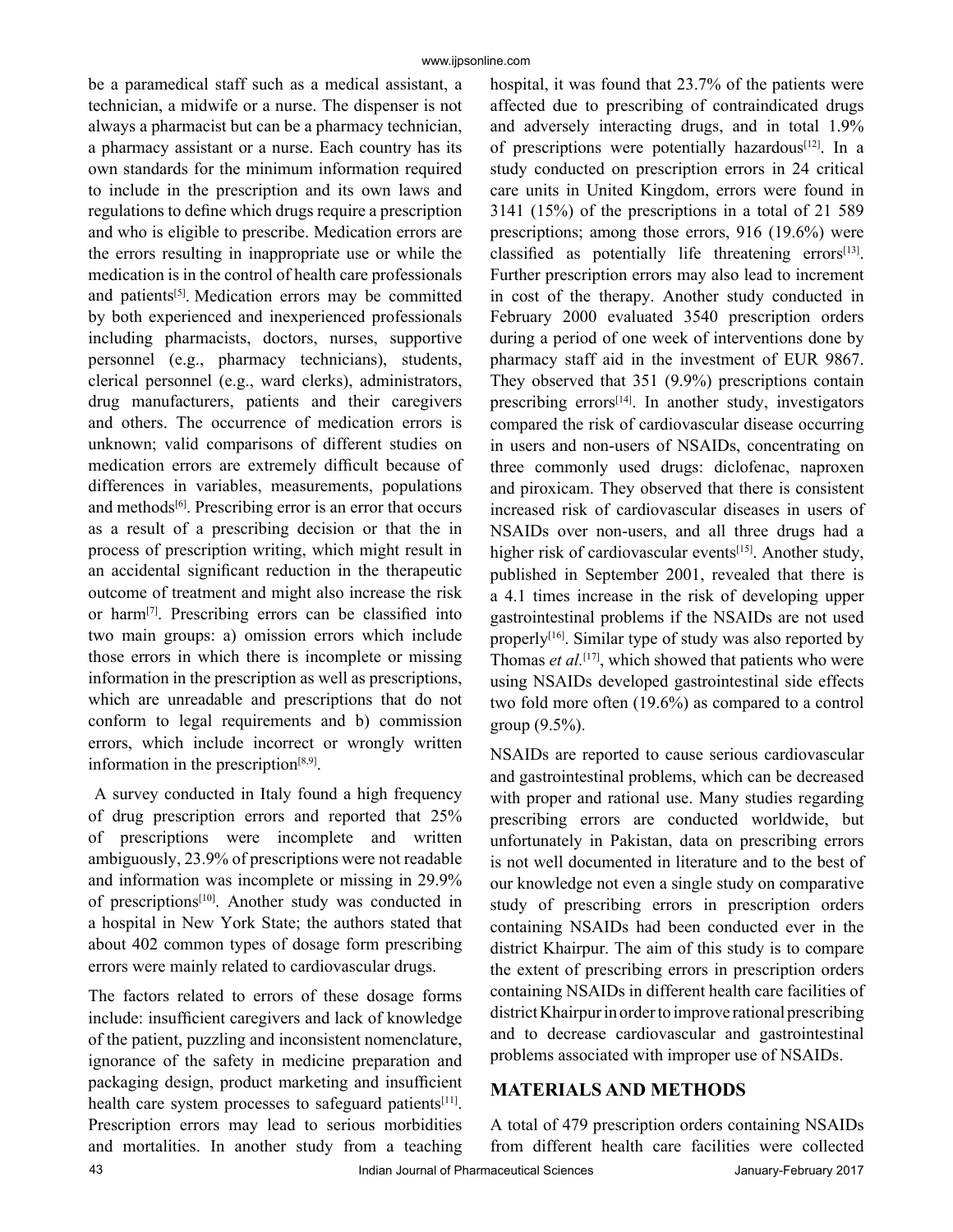and compared for extent of prescribing errors. The prescriptions written out in various health care facilities including primary health care facilities (PHCFs), public hospitals (PHs), university hospital (UH) and private hospitals (PTEHs) in district Khairpur were collected, compared, reviewed and recorded by registered pharmacists on already pre-designed proforma and divided into two main error categories, i.e. omission errors and commission errors. Once all prescriptions were recorded and then compared and analysed for identifying errors as per prescription writing guidelines/parameters established by the World Health Organization<sup>[3]</sup>, Authenticated drug references drug information book $[18]$  and the British National Formulary (BNF)[19]. Among omission errors, important information related to the patient i.e., name, weight, diagnosis, and information related to prescriber i.e., name, qualification, signature and information related to drug i.e., dose, dosage form, strength were analysed and compared in different type of hospitals. Among commission errors, information related to incorrect dose, incorrect strength and incorrect frequency was also compared and identified. Furthermore, in our study information related to drug i.e., generic name, strength, dose, dosage form, frequency, direction of use was only limited to NSAIDs, since NSAIDs are misused widely<sup>[16]</sup>. Prescriptions for drug-drug interactions were evaluated by using the Micromedex.2.0. Drug-Reax database<sup>[20]</sup>.

## **Data analysis:**

Microsoft office 2010 and SPSS version 20.0 was used for comparison analysis and results of these prescribing errors are shown in percentage.

## **RESULTS AND DISCUSSION**

A total of 479 prescription orders containing NSAIDs were collected, the data of each prescription on proforma was recorded and compared for extent of prescribing errors and analysed retrospectively. Of the 479 prescriptions, 153 (32%) in PHCFs, 107 (22.3%) in PHs, 106 (22.1%) in UH and 113 (23.6%) in PTEHs were written out. All prescriptions were assessed for the existence of vital elements to be present in the manually written prescription orders. All parameters were important to include while writing the patient prescriptions. Only 21 (4.4%) prescriptions, 9 prescriptions of the UH and 12 prescriptions of PTEHs were found error free and the remaining 458 (95.6%) prescriptions contained different types of errors and 458 prescriptions containing errors were further

evaluated and compared in detail. This prevalence rate of error free prescriptions agrees with Shumaila *et al.*[21], who reported that only 4.5% of prescriptions contained no errors. In the present study, we found that the patient diagnosis was not mentioned in a total of 84% prescriptions, while compared to all health care facilities, missing to mention diagnosis was the highest in prescriptions of PHCFs (98.7%) and lowest in (39.6%) prescriptions of PTEHs. Shumaila *et al.*[21] reported that in 86% of prescriptions, the diagnosis was absent and our findings were higher than those obtained in studies by Shagufta *et al.*[22] and Ghoto *et al.*[23]. These authors reported that 75.9 and 69.58% of prescriptions respectively were missing the patient diagnosis. Patient weight, patient age, and patient sex were not written in 83.2, 60 and 52.4% of prescriptions, respectively in total. Regarding patient age and sex, the results of this study agreed to those reported by shagufta *et al.*[22], who reported that 57.2 and 61.3% prescriptions were missing the age and sex, while Phalke *et al*. [24] reported 11 and 10% and Ghoto *et al.*[23] reported 25.17% and 44.05% prescriptions respectively had not mentioned the age and sex. While compared to all health care facilities, missing of patient weight, patient age and patient sex was highest in prescriptions of PHCFs (99.3, 98, and 92.8%, respectively) and patient weight, patient age and patient sex was lowest in (43.6%) prescriptions of PTEHs, (7.5%) prescriptions of PHs and (6.2%) prescriptions of UH, respectively. Shumaila et al.<sup>[21]</sup> and Mugoyela and Mwita<sup>[9]</sup> also reported that in 83.9 and 93.8% prescriptions, respectively the weight of the patient was not mentioned. The same findings also agreed with those reported by Phalke *et al*. [24] and Irshaid *et al.*[25]. The name of the patient was mentioned in the majority of prescriptions (97.4%), being highest in (99%) prescriptions of PTEHs and lowest in (96.1%) prescriptions of PHCFs as reported by Shagufta *et al.*[22], Phalke *et al.*[24] and Irshaid *et al.*[25], which was similar to our findings regarding the presence of the name of patients in prescriptions. They reported that 96.5, 97 and 94.6% of prescriptions respectively contained the name of patient as shown in Table 1.

Prescriber's information is also one of the most important elements to be mentioned in standard prescriptions. Non-compliance of mentioning prescriber's information was quite high, for example the registration number, qualification, name, telephone number and address were found missing in 88.9, 87.1, 53.9, 41.3 and 34.3% of prescriptions respectively in all health care facilities. While compared to all health care facilities, missing of registration number, qualification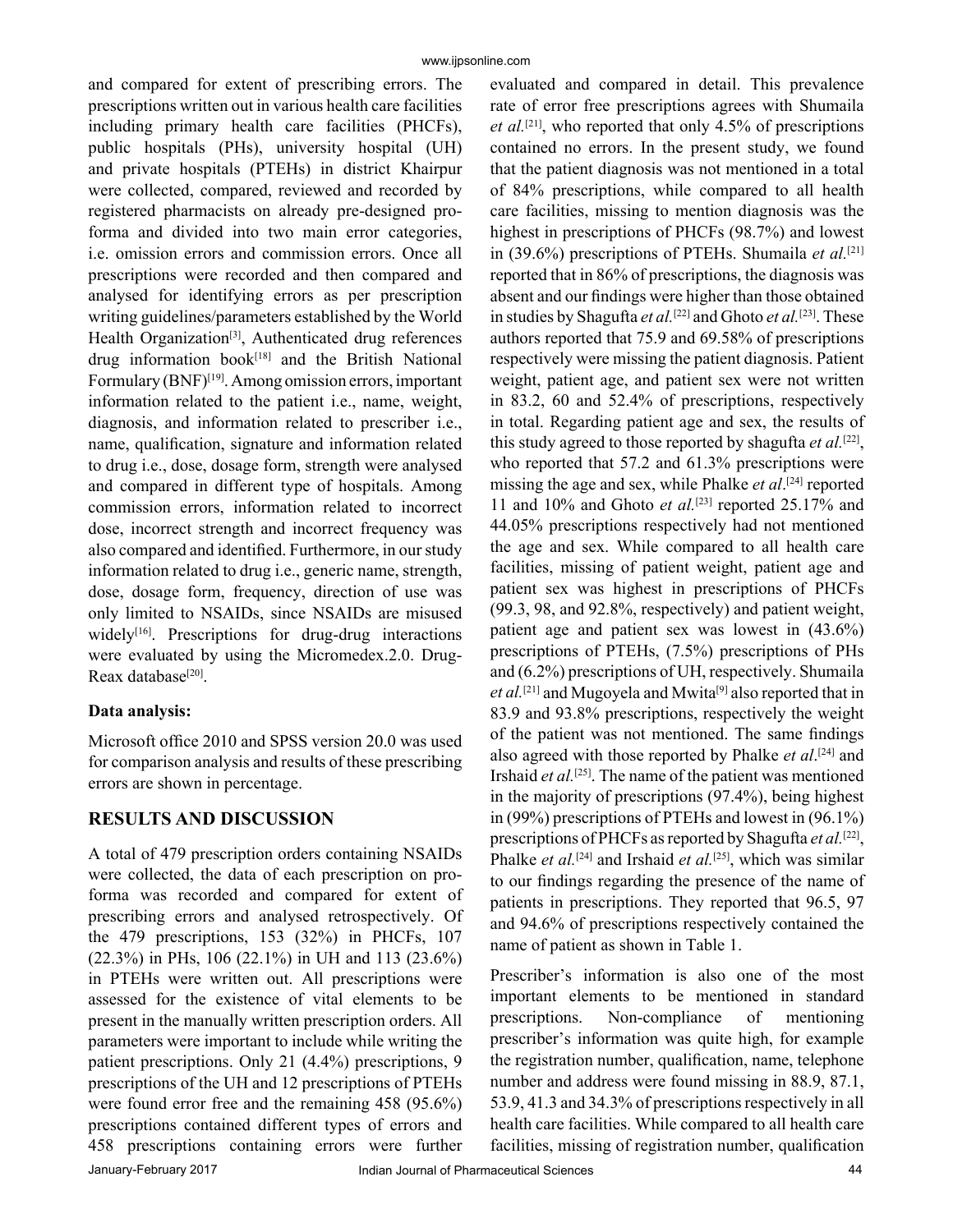and name was highest in prescriptions of PHCFs (100, 100 and 87.6%) and lowest in prescriptions of PTEHs 57.4, 60.4 and 8.9%, respectively. Missing of telephone number and address was highest in prescriptions of PHs (85 and 93.7%) and lowest in prescriptions of PTEHs (4%) and UH (10.3%), respectively. Our findings agreed with those reported by Shumaila *et al.*[21], who also reported that 94.5 and 93.7% of prescriptions were missing the registration number and qualification. Our results of missing information about telephone number (41.3%) and name of prescriber (53.9%) were lower than the 76.5 and 68.7% reported by Shumaila *et al.*[21]. While in 89.7% prescriptions of all health care facilities, the signature of the prescriber was present, being highest and lowest in PHs (96.3) and PTEHs (86.1%), respectively. Our findings agree with those reported by Shumaila *et al.*<sup>[21]</sup>, they reported that 11.3% prescriptions contained no signature while Sapkota *et al.*[26] reported that 28% prescriptions were missing signatures of prescribers (Table 2).

Drug information is a key part of the prescription. It is mandatory to properly mention drug information in prescriptions, otherwise life threatening adverse effects could occur. In the present study, large numbers of deficiencies regarding drug information were found in a majority of prescriptions. Duration of therapy was not mentioned in 82.8% of prescriptions, being highest and lowest in PHCFs (98.7) and PTEHs (44.6%), respectively, since usage of NSAIDs for longer duration can cause serious gastric irritation and drug-induced injuries. Banks *et al.*<sup>[27]</sup> reported that hepatotoxicity was apparent in 24% of patients after 1 mon, in 63% of patients by 3 mon and in 85% of patients by 6 mon after starting using diclofenac. Other important information, such as the strength, frequency and dose, were not mentioned in 59, 25.5 and 24.9% prescriptions, respectively. As many as 78.4% prescriptions were missing the information regarding direction for use of NSAIDs and similar results (74.9%) were reported by Shumaila *et al.*[21]. Likewise, Phalke and coworkers reported that this error is lower (45.9%) than us. Patients needed proper directions for using NSAIDs, since these drugs could be harmful if used on an empty stomach. These harmful consequences can be avoided by administrating these drugs with food. Mentioning of strength of drug is very vital for desired efficacy, since many strengths of same even brand name or generic name are available on market i.e., Brufen 200, 400, and 600 mg. Our findings regarding missing of strength of drugs in prescriptions corresponded to those reported by Shumaila *et al.*[21], which was 67.3% in contrast to those results  $(3.6\%)$  reported by Stubbs and Taylor<sup>[28]</sup>. Dose determines efficacy of drug and very surprisingly these details were also found missing in 24.9% prescriptions. Missing of Direction to use, strength and dose were highest in prescriptions of PHCFs (97.4,

| <b>Information</b> | <b>PHCFs</b> |           | <b>PHs</b> |           | UH        |           | <b>PTEHs</b> |           | Total                           |            |
|--------------------|--------------|-----------|------------|-----------|-----------|-----------|--------------|-----------|---------------------------------|------------|
| of patient         | Absent       | Present   | Absent     | Present   | Absent    | Present   | Absent       | Present   | Absent                          | Present    |
|                    | n (%)        | n(%)      | n(%)       | n(%)      | n (%)     | n (%)     | n(%)         | n(%)      | n (%)                           | n (%)      |
| Name               | 6(3.9)       | 147(96.1) | 3(2.8)     | 104(97.2) | 2(2.0)    | 95 (98.0) | 1(1.0)       | 100(99.0) | 12(2.6)                         | 446 (97.4) |
| Weight             | 152(99.3)    | 1(0.7)    | 101(94.4)  | 6(5.6)    | 84 (86.6) | 13(13.4)  | 44 (43.6)    |           | 57 (56.4) 381 (83.2) 77 (16.8)  |            |
| <b>Diagnosis</b>   | 151 (98.7)   | 2(1.3)    | 105(98.1)  | 2(1.9)    | 89 (91.8) | 8(8.2)    | 40 (39.6)    |           | 61 (60.4) 385 (84.1) 73 (15.9)  |            |
| Gender             | 142 (92.8)   | 11(7.2)   | 78 (72.9)  | 29(27.1)  | 6(6.2)    | 91(93.8)  | 14 (13.9)    |           | 87 (86.1) 240 (52.4) 218 (47.6) |            |
| Age                | 150 (98.0)   | 3(2.0)    | 8(7.5)     | 99 (92.5) | 74 (76.3) | 23(23.7)  | 43 (42.6)    |           | 58 (57.4) 275 (60.0) 183 (40.0) |            |
| Total              | 153          |           | 107        |           | 97        |           | 101          |           | 458                             |            |

|  | TABLE 1: INFORMATION OF PATIENT IN PRESCRIPTIONS |  |
|--|--------------------------------------------------|--|
|--|--------------------------------------------------|--|

| <b>Information</b>     | <b>PHCFs</b> |                                 | <b>PHs</b> |           | UH                             |           | <b>PTEHs</b> |           | Total                           |                       |
|------------------------|--------------|---------------------------------|------------|-----------|--------------------------------|-----------|--------------|-----------|---------------------------------|-----------------------|
| of prescriber          | Absent       | Present                         | Absent     | Present   | Absent                         | Present   | Absent       | Present   | Absent                          | Present               |
|                        | n (%)        | n (%)                           | n (%)      | n (%)     | n (%)                          | n (%)     | n (%)        | n (%)     | n (%)                           | n (%)                 |
| Name                   |              | 134 (87.6) 19 (12.4)            | 54 (50.5)  | 53 (49.5) | 50(51.5)                       | 47 (48.5) | 9(8.9)       |           | 92 (91.1) 247 (53.9) 211 (46.1) |                       |
| Address                |              | 23 (87.6) 130 (12.4) 100 (93.5) |            | 7(6.5)    | 10(10.3)                       | 87 (89.7) | 24(23.8)     |           | 77 (76.2) 157 (34.3) 301 (65.7) |                       |
| Telephone<br>number    |              | 53 (34.6) 100 (65.4)            | 91 (85)    | 16(15)    | 41 (42.3)                      | 56 (57.7) | 4 (4)        | 97 (96)   |                                 | 189 (41.3) 269 (58.7) |
| Registration<br>number | 153 (100)    | 0(0)                            | 107 (100)  | 0(0)      | 89 (91.8)                      | 8(8.2)    | 58 (57.4)    |           | 43 (42.6) 407 (88.9) 51 (11.1)  |                       |
| Qualification          | 153 (100)    | 0(0)                            | 107 (100)  | 0(0)      | 78 (80.4)                      | 19 (19.6) | 61 (60.4)    |           | 40 (39.6) 399 (87.1) 59 (12.9)  |                       |
| Signature              | 12(7.8)      | 141 (92.2)                      | 4 (3.7)    |           | 103 (96.3) 17 (17.5) 80 (82.5) |           | 14 13.9)     | 87 (86.1) |                                 | 47 (10.3) 411 (89.7)  |
| Total                  |              | 153                             |            | 107       |                                | 97        |              | 101       |                                 | 458                   |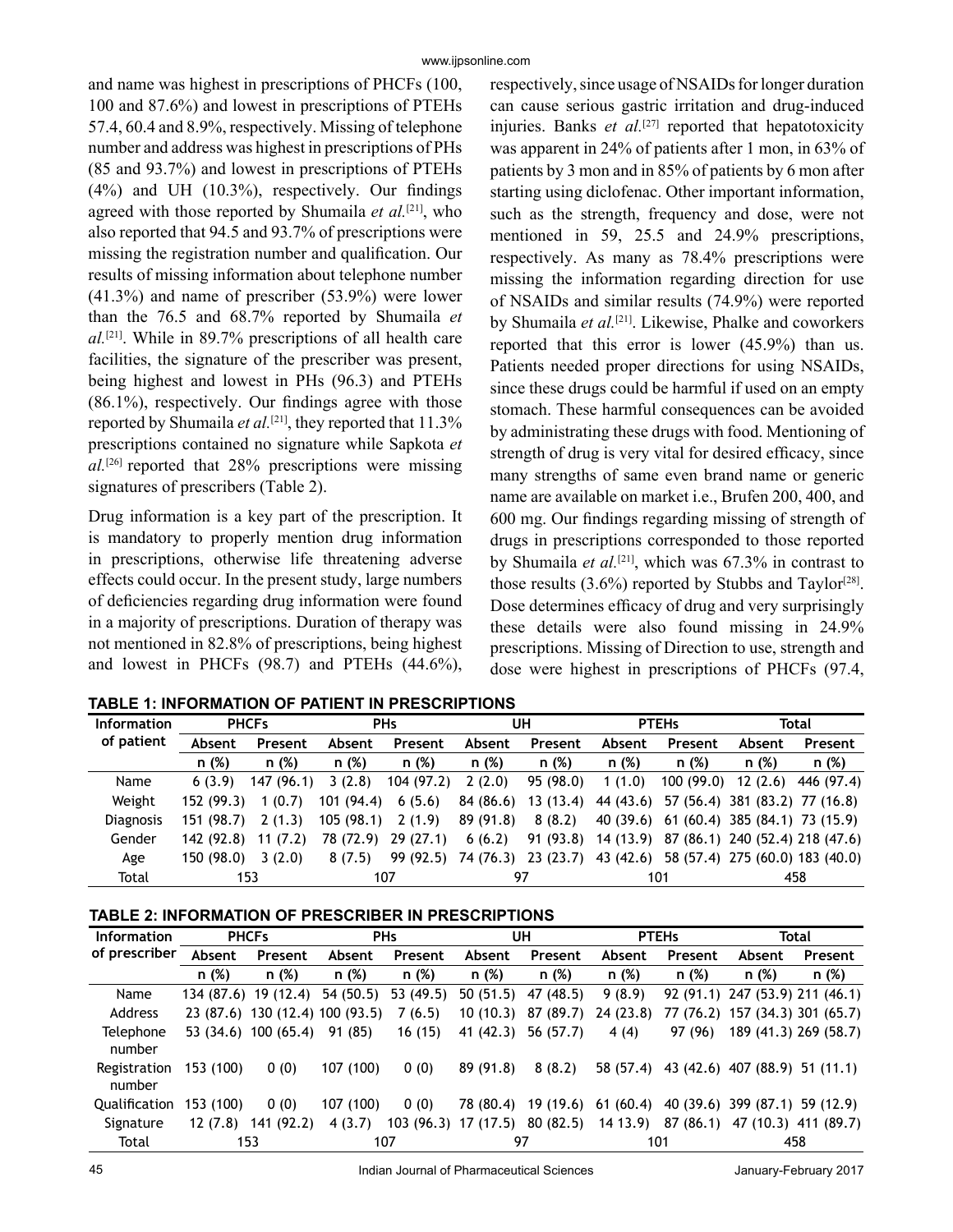91.5 and 56.2%, respectively) and lowest in PTEHs (19.8, 4 and 4%, respectively). While missing of frequency was highest and lowest in prescriptions of UH (84.5 %) and PHs (5.6%), respectively. In most of the prescriptions, brand names (89.7%) were present, being highest and lowest in prescriptions of PTEHs (98 %) and UH (60.8%), respectively as shown in Table 3.

Generally, commission errors have been more important and might lead to life threatening consequences to the patient if ignored. Among commission errors, which are life threating, it was found that 85.2% prescriptions were with ambiguous order, which might result in fatal and serious problems. Shumaila *et al*. [21] reported this error in 77.7% of prescriptions and our results were in contrast to the 15% observed by Makonnen *et al.*[29]. Prescriptions with ambiguous order were highest and lowest in PHCFs (94.1%) and PTEHs (74.3%). Ambiguous or nonstandard abbreviations of drug names were also high, and we found the same error in 40% of prescriptions, which can result in very serious and fatal adverse effects. Our findings were found to be similar to those reported by Shumaila *et al.*[21].They found 37.6% but Sapkota et al.<sup>[26]</sup> observed the same error in only 11.76% of prescriptions. Prescriptions mentioning dose, dosage form, strength, duration of therapy and frequency of use, were further evaluated for commission errors. Incorrect dose may also lead to failure of drug treatment i.e., under dosage may not produce desired effects and over dosage may cause serious toxic effects. In our study we found that 14.4% prescriptions had incorrect doses mentioned and incorrect dosage form was also quite high in 19.4% prescriptions. Correct frequency of drug is also very

important in maintaining therapeutic concentration of drug in plasma, and correct frequency of drug was mentioned in 98.1% of prescriptions. During the writing of prescription, the prescriber must be careful about drug-drug interactions, because if they are not properly considered, these may not result in reduced therapeutic outcomes but it can result in death of the patient. Drug-drug interactions were found in 20.1% prescriptions and same results (19.5%) about this error reported by Shumaila *et al.*[21]. Mentioning of incorrect strength  $(10\%)$  and duration  $(9.6\%)$  of therapy was also high enough and noticeable. Comparison of commission errors among different health care facilities is presented in Table 4.

Results of the present study suggested that there were significant amount of prescription errors occurring routinely in out-patient clinical settings on a daily basis, which can be very serious or even fatal and same can be easily minimized if properly managed. It was also noticed that large number of omission errors and commission errors were found in PHCFs followed by PHs followed by UH and least number of prescribing errors were found in prescriptions of PTEHs. These errors were not only significantly affecting the therapeutic outcomes of treatment but also increasing the unnecessary cost expenditures and most of the errors were related to missing or incorrect information relating to the patient, prescriber and drug. Incorrect or missing information in prescriptions can easily cause incorrect dispensing, incorrect administration of medicine, drug abuse and drug interactions. We recommended that implementation of multiple strategies like electronic prescription writing system

| <b>Information</b>                         | <b>PHCFs</b>         |               | <b>PHs</b>    |                                                                          | UH       |                               | <b>PTEHs</b> |         | Total                          |                       |
|--------------------------------------------|----------------------|---------------|---------------|--------------------------------------------------------------------------|----------|-------------------------------|--------------|---------|--------------------------------|-----------------------|
| of drug                                    | Absent               | Present       | Absent        | Present                                                                  | Absent   | Present                       | Absent       | Present | Absent                         | Present               |
|                                            | n (%)                | n (%)         | n (%)         | n (%)                                                                    | n (%)    | n(%)                          | n (%)        | n (%)   | n (%)                          | n (%)                 |
| Brand name                                 | 4(2.6)               | 149<br>(97.4) | 3(2.8)        | 104 (97.2) 38 (39.2)                                                     |          | 59(60.8)                      | 2(2)         | 99 (98) |                                | 47 (10.3) 411 (89.7)  |
| Direction of<br>use                        | 149<br>(97.4)        | 4(2.6)        | 104<br>(97.2) | 3(2.8)                                                                   |          | 86 (88.7) 11 (11.3)           | 20 (19.8)    |         | 81 (80.2) 359 (78.4) 99 (21.6) |                       |
| Dose                                       | 86 (56.2)            | 67(43.8)      | 7(6.5)        | $100(93.5)$ 17 (17.5)                                                    |          | 80 (82.5)                     | 4(4)         | 97 (96) |                                | 114 (24.9) 344 (75.1) |
| Dosage form                                | 44 (28.8)            | 109<br>(71.2) | 12(11.2)      | 95 (88.8)                                                                | 3(3.1)   | 94 (96.9)                     | 2(2)         | 99 (98) |                                | $61(13.3)$ 397 (86.7) |
| Duration of<br>therapy                     | 151<br>(98.7)        | 2(1.3)        | 99 (92.5)     | 8(7.5)                                                                   |          | 84 (86.6) 13 (13.4) 45 (44.6) |              |         | 56 (55.4) 379 (82.8) 79 (17.2) |                       |
| Frequency of<br>drugs                      | 10(6.5)              | 143 (93.5)    | 6(5.6)        | 101 (94.4) 82 (84.5) 15 (15.5) 19 (18.8) 82 (81.2) 117 (25.5) 341 (74.5) |          |                               |              |         |                                |                       |
| Strength, if<br>more than<br>one available | $140(91.5)$ 13 (8.5) |               | 59(55.1)      | 48 (44.9)                                                                | 67(69.1) | 30(30.9)                      | 4 (4)        | 97 (96) | 270 (59)                       | 188 (41)              |
| Total                                      |                      | 153           |               | 107                                                                      |          | 97                            | 101          |         |                                | 458                   |

**TABLE 3: INFORMATION OF DRUG IN PRESCRIPTIONS**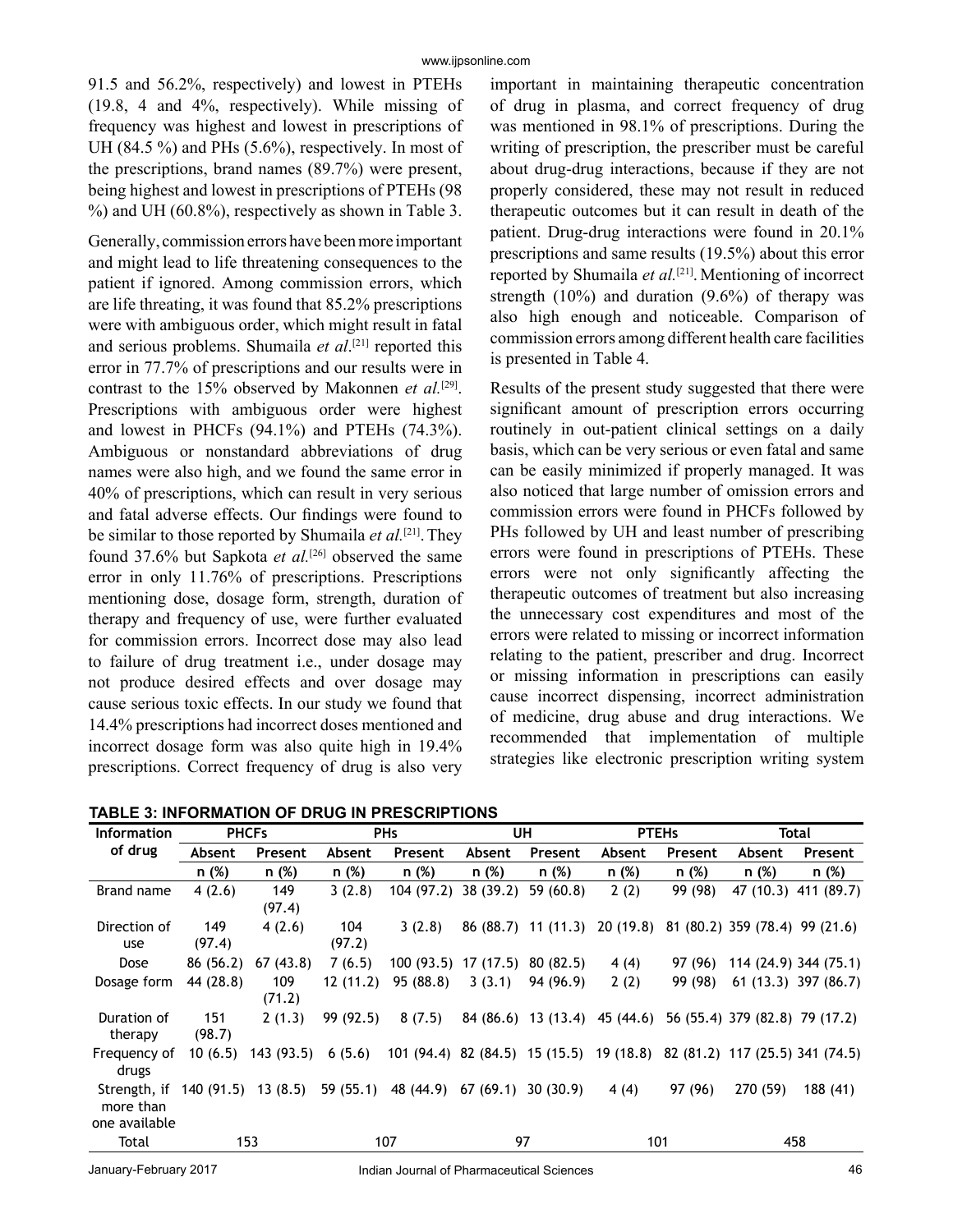#### www.ijpsonline.com

#### **TABLE 4: INFORMATION OF COMMISSION ERRORS IN PRESCRIPTIONS**

| <b>Commission errors</b>                                   | <b>PHCFs</b> | <b>PHs</b>     | UH        | <b>PTEHs</b> | Total      |  |
|------------------------------------------------------------|--------------|----------------|-----------|--------------|------------|--|
|                                                            | Present      | <b>Present</b> | Present   | Present      | Present    |  |
|                                                            | n (%)        | n (%)          | n (%)     | n (%)        | n (%)      |  |
| Ambiguous order                                            | 144 (94.1)   | 89 (83.2)      | 82 (84.5) | 75 (74.3)    | 390 (85.2) |  |
| Incorrect dose                                             | 42 (27.5)    | 15(14)         | 3(3.1)    | 6(6)         | 66 (14.4)  |  |
| Incorrect dosage form                                      | 57 (37.2)    | 14(13.1)       | 15(15.5)  | 3(3)         | 89 (19.4)  |  |
| Incorrect strength                                         | 33(21.6)     | 7(6.5)         | 4(4.1)    | 2(2)         | 46 (10.0)  |  |
| Incorrect duration of therapy                              | 1(0.7)       | 4(3.7)         | 7(7.2)    | 32 (32)      | 44 (9.6)   |  |
| Ambiguous or nonstandard<br>abbreviations of drug names    | 101(66)      | 55 (51.4)      | 24 (24.7) | 3(3)         | 183 (40.0) |  |
| Incorrect spellings                                        | 44(85.2)     | 9(8.4)         | 2(2.1)    | 1(1)         | 56(12.2)   |  |
| Interaction of other drugs with<br>NSAIDs in prescriptions | 66 (28.8)    | 14(13.1)       | 9(9.3)    | 3(3)         | 92(20.1)   |  |
| Incorrect frequency                                        | 5(3.3)       | 2(1.9)         | 2(1.2)    | 2(2)         | 9(9.1)     |  |
| Total                                                      | 153          | 107            | 97        | 101          | 458        |  |

or computer physician order entry (CPOE), continuous educational programs and training for all health professionals especially prescribers for improving the prescriptions writing guidelines/standards can significantly pay on minimizing of prescribing errors. Most of the institutions are already using computerized physician order entry systems and they observed that a significant proportion of errors were eliminated. The intervention of registered pharmacists can also play an important role in reducing and preventing these errors by evaluating the prescriptions.

### **Acknowledgements:**

Authors thank the health care facilities and pharmacies for their kind support in the collection of prescriptions.

### **Conflict of interest:**

The authors declare no conflicts of interest.

### **Financial support and sponsorship:**

Nil.

## **REFERENCES**

- 1. Jennaro AR, editor. Remington: The Science and practice of pharmacy. 20<sup>th</sup> ed. Philadelphia: Lippincot Williams and Wilkins; 2003.
- 2. Scott SA. The Prescription. In: Troy DB, editor. Remington: The Science and Practice of Pharmacy. 21<sup>st</sup> ed. Philadelphia: Lippincot Williams and Wilkins; 2005. p. 1823-5.
- 3. De Vries TP, Henning RH, Hogerzeil HV, Fresle DA. In: World Health Organization, editor. Guide to Good Prescribing: A Practical Manual. Geneva: World Health Organization (WHO/DAP/94.11); 1995. p. 52-5.
- 4. Cooper JW. Cooper and Gunn's dispensing for pharmaceutical students. Pitman Medical; 1975.
- 5. www.nccmerp.org.
- 6. Manasse HR Jr. Medication use in an imperfect world: drug

misadventuring as an issue of public policy. Am J Hosp Pharm 1989;46:929-44.

- 7. Dean B, Barber N, Schachter M. What is a prescribing error? Qual Health Care 2000;9:232-7.
- 8. Ansari M, Neupane D. Study on determination of errors in prescription writing: A semi-electronic perspective. Kathmandu Univ Med J 2009;7:238-41.
- 9. Mugoyela V, Mwita S. Extent of Occurrence of Prescribing Errors in a Private Tertiary Care Hospital in Dar es Salaam. Tanzania Med J 2008;23:20-2.
- 10. Calligaris L, Panzera A, Arnoldo L, Londero C, Quattrin R, Troncon MG, *et al.* Errors and omissions in hospital prescriptions: A survey of prescription writing in a hospital. BMC Clin Pharmacol 2009;13:9-9.
- 11. Lesar TS. Prescribing errors involving medication dosage forms. J Gen Intern Med 2002;17:579-87.
- 12. Gosney M, Tallis R. Prescription of contraindicated and interacting drugs in elderly patients admitted to hospital. Lancet 1984;324:564-67.
- 13. Ridley SA, Booth SA, Thompson CM. The Intensive Care Society's Working Group on Adverse Incidents. Prescription errors in UK critical care units. Anaesthesia 2004;59: 1193-200.
- 14. Bemt VD, Patricia MLA, Postma MJ, Van REN, RoelFijn CMC, Jacobus RBJ. Cost-benefit analysis of the detection of prescribing errors by hospital pharmacy staff. Drug Safety 2002;25:135-43.
- 15. McGettigan P, Henry D. Use of non-steroidal antiinflammatory drugs that elevate cardiovascular risk: an examination of sales and essential medicines lists in low-, middle-, and highincome countries. PLoS Med 2013;10:1001-388.
- 16. Rodríguez LAG, Hernández-Díaz S. Relative risk of upper gastrointestinal complications among users of acetaminophen and nonsteroidal antiinflammatory drugs. Epidemiology 2001;12:570-6.
- 17. Thomas J, Straus WL, Bloom BS. Over-the-counter nonsteroidal antiinflammatory drugs and risk of gastrointestinal symptoms. Am J Gastroenterol 2002;97:2215-9.
- 18. Lacy CF, Armstrong LL, Goldman MP, Lance LL. Drug Information Hand Book. 19th ed. Hudson, Ohio: Lexi-comp, Inc.; 2001.
- 19. British National Formulary. British Medical Association